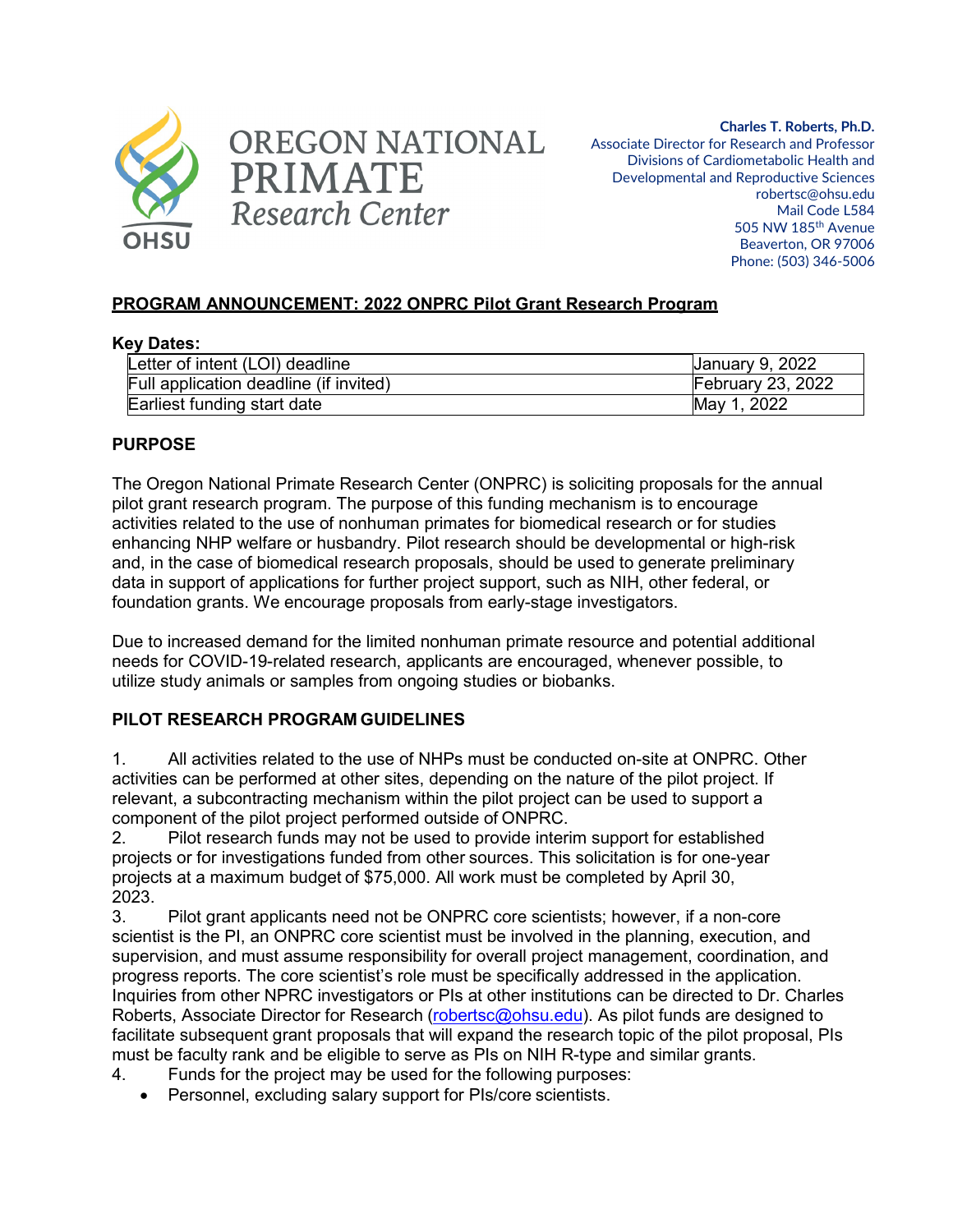- Supplies.
- Animals and animal care costs.
- Items of equipment costing less than \$5,000. Equipment costing more than \$5,000 must be approved prior to beginning the pilot project.
- Consultants and other special services, including ONPRC core services such as surgery, pathology, assays, or clinical services.
- F&A may be requested by subcontractors up to 28%, and will apply towards the amount awarded. Subcontracting institutions are encouraged to waive F&A due to the limited funding available.

# **APPLICATION INSTRUCTIONS (11-pt Arial, single-spaced, ½-inch margins)**

# **A. LETTER OF INTENT**

Letters of intent must address the following points:

- Brief summary of the scientific plan. (~500 words)
- Why is this a "pilot" application and how will the data generated be applied to future funding applications? (~100 words)
- How does the proposed project differ from the PI's current research? (~100 words)
- How can the proposed research be accomplished in 1 year at the requested budget? (~100 words)
- Indicate affiliated ONPRC core scientist.

## **B. FULL APPLICATION (6-page maximum)**

- Title and specific aims (1/2 page)
- Significance and innovation (up to 1 page)
- Approach (up to 3 pages)
- References cited (1/2 page)
- Summary budget and justification (up to 1 page). Applicants will be directed to contact appropriate ONPRC Business Office personnel immediately upon notification of an acceptable LOI.
- Biosketches for PI and Key Personnel (NIH format; not included in page limit)

## **C. SUBMISSION**

Letters of intent should be submitted through Qualtrics at [\(https://ohsu.ca1.qualtrics.com/jfe/form/SV\\_eqXmW9hbXEdqo1U\)](https://ohsu.ca1.qualtrics.com/jfe/form/SV_eqXmW9hbXEdqo1U) no later than **10 pm on January 9, 2022**. Revisions or additions to the application will not be accepted after the due date. Submissions that do not follow the formatting guidelines will not be reviewed.

## **D. REVIEW PROCESS**

- LOIs will be reviewed and prioritized by the ONPRC Research Advisory Committee (RAC), with the most meritorious invited to submit full proposals.
- Full proposals will be reviewed by the Research Advisory Committee and by additional ad hoc reviewers as necessary to assure appropriate scientific expertise. Each proposal will receive a score assigned by each reviewer, and mean scores will be calculated for each application. Reviews of full proposals will be provided to all applicants.
- Final funding decisions will be made by ONPRC leadership.

## **E. AWARDEE RESPONSIBILITIES**